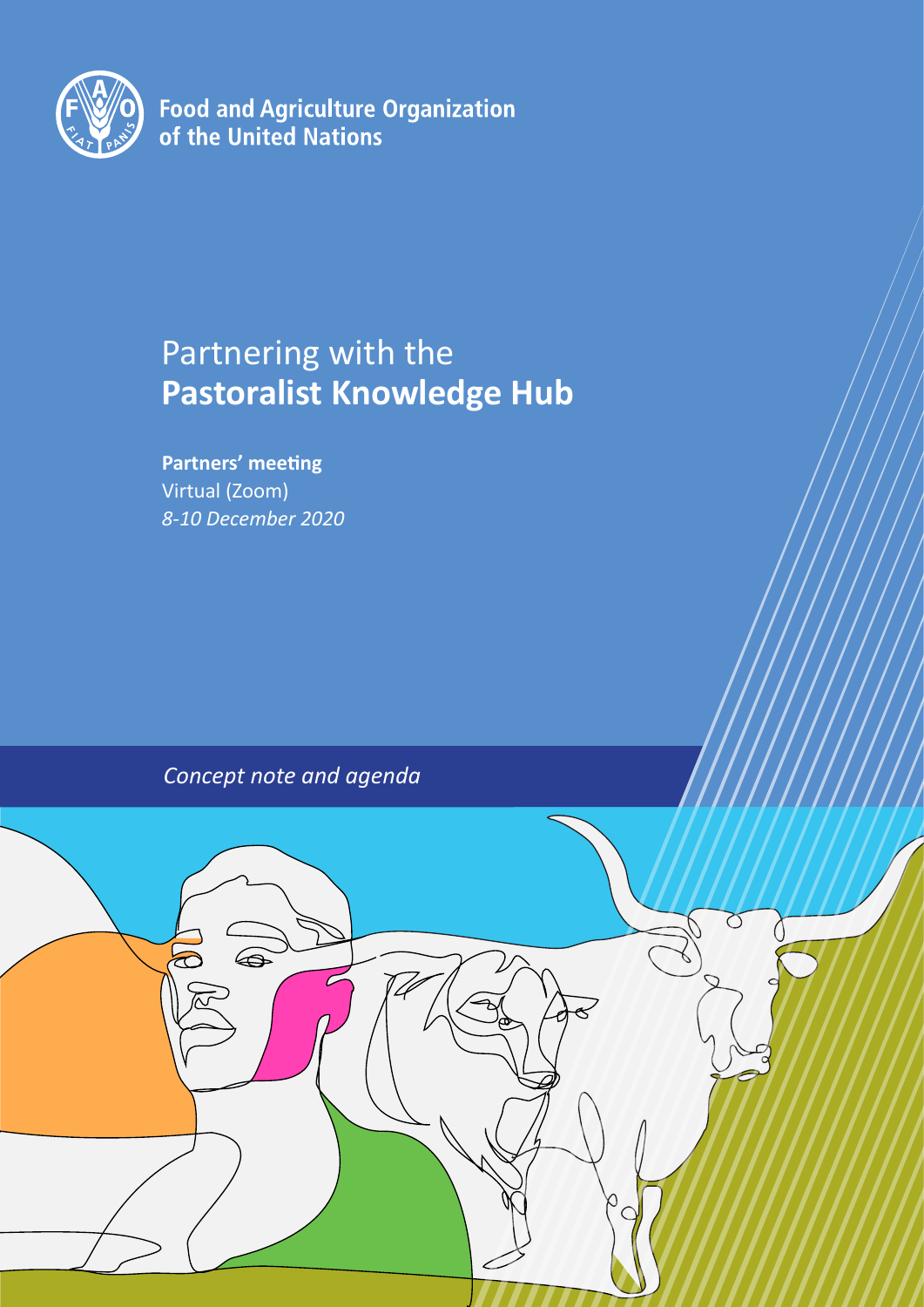The Hub is a comprehensive **initiative** bringing pastoralists and international actors together to integrate pastoralist concerns into international policy dialogue. Several **hundred million pastoralists**  rear resilient species of animals, producing meat, milk, wool, leather, etc., and providing essential ecosystem services. Yet they are misunderstood, marginalized and excluded from policy dialogue.

The Hub organizes **pastoralist participation** through **regional networks** and brings pastoral voices to the global stage. It also encourages its **partners** to join forces and create **synergies** for dialogue and pastoralist development. Furthermore, the Hub aims to **improve and better disseminate pastoralismrelated information**, by spreading news, data, and studies about worldwide pastoralism, and supporting the development of tools to better understand and analyze pastoralism.

## **PARTNERS OF THE PASTORALIST KNOWLEDGE HUB**

There is an increasing recognition of the importance of pastoralist livelihoods, the need to improve knowledge on pastoralism and the need to establish a dialogue with pastoralists in order to achieve development goals. The Pastoralist Knowledge Hub was born out, among others, of the need for a mechanism to coordinate the activities of the many organizations engaged in the improvement of pastoralist livelihoods, their environments and economies.

As a pillar of the Hub, the partners collaborate through advocacy, by sharing their documents, studies and information, by jointly organizing events, and by promoting pastoralist-friendly interventions and policies. The list of the partners of the Hub can be found here: [http://www.fao.org/pastoralist](http://www.fao.org/pastoralist-knowledge-hub/partners/our-partners/en/)[knowledge-hub/partners/our-partners/en/](http://www.fao.org/pastoralist-knowledge-hub/partners/our-partners/en/)

# About this meeting

#### **WHEN?**

## **December 8-10, 2020 | Virtual Meeting, Zoom.**

The Partners' Meeting brings the partners of the Hub together to review its progress, share activities on pastoralism across the world, and discuss future initiatives and avenues for engagement.

#### **WHO?**

Partners of the Hub include intergovernmental organizations, public institutions, multi- stakeholder partnerships, research centers, and international, regional and national civil society organizations.

#### **OBJECTIVES**

The meeting will have the following objectives:

- To share results of and review activities, ongoing and from this past year carried out by the Pastoralist Knowledge Hub and key partners
- To discuss the future activities and role of the Pastoralist Knowledge Hub in reference to the 27<sup>th</sup> Committee on Agriculture outcome
- To create synergies and support towards the International Year of Rangelands and Pastoralists (2026) together with partners

## **\*\*\*Simultaneous interpretation will be provided in English, French and Spanish\*\*\***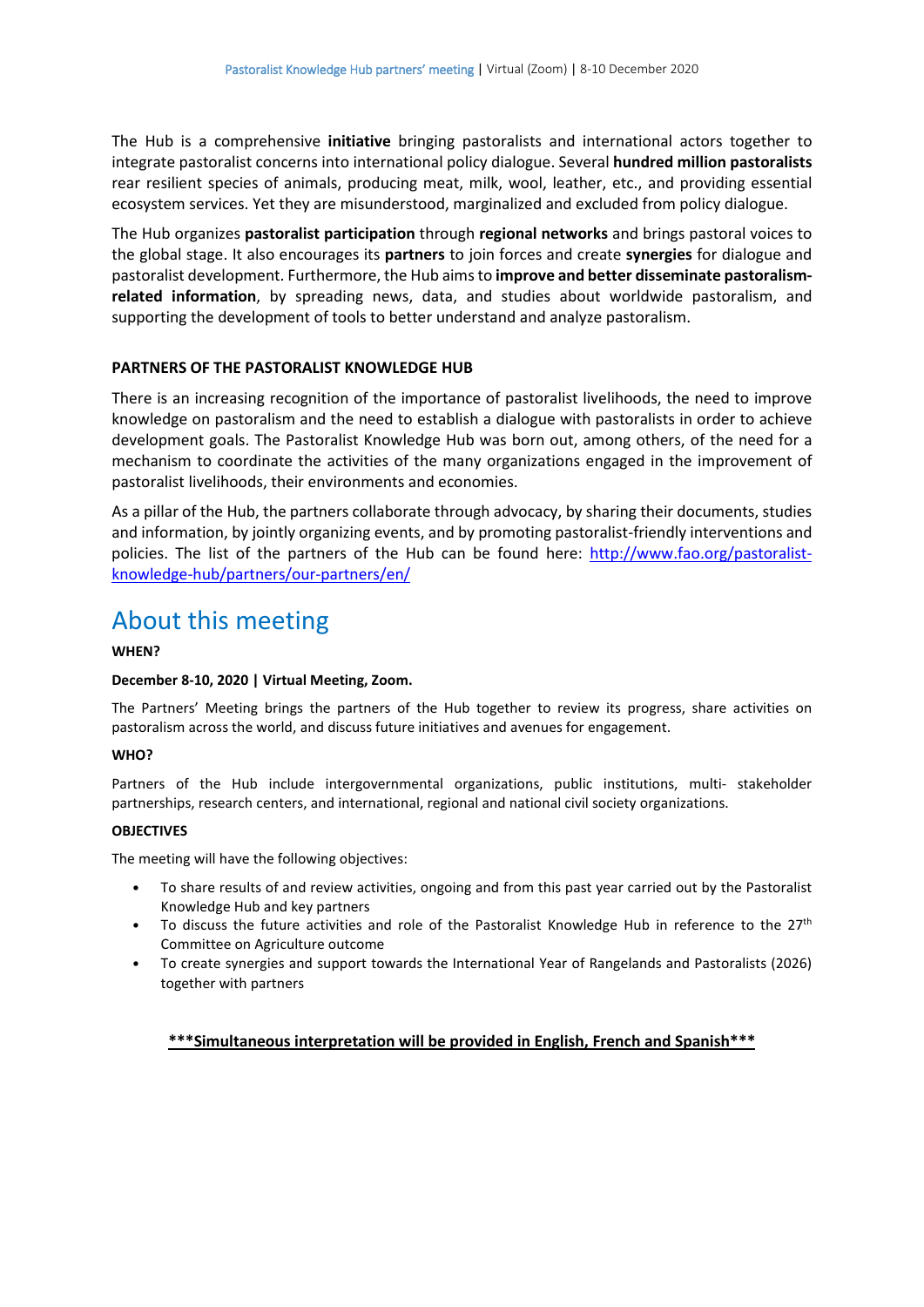| DAY <sub>1</sub> | Tuesday 8 December 2020                                                                                  |                                                                   |
|------------------|----------------------------------------------------------------------------------------------------------|-------------------------------------------------------------------|
| Time (CET)       | <b>Topics</b>                                                                                            | <b>Speakers</b>                                                   |
| $14:00 - 14:15$  | <b>Welcome and opening remarks</b>                                                                       | Mongolian Ambassador<br>Permanent Representative at<br><b>FAO</b> |
| $14:15 - 14:50$  | Agenda of the meeting                                                                                    | Gregorio Velasco Gil (FAO)                                        |
|                  | Results of the Pastoralist Knowledge Hub in 2020                                                         |                                                                   |
|                  | Session 1: Mainstreaming pastoralism and rangelands at<br><b>FAO</b>                                     |                                                                   |
| $14:50 - 15:20$  | Presentation of the framework "Pastoralism, making<br>variability work"                                  | Veronique Ancey (FAO)                                             |
| $15:20 - 15:30$  | (Virtual) Coffee Break                                                                                   |                                                                   |
| $15:30 - 16:30$  | Discussion on the framework and contribution by the PKH<br>partners                                      | All participants                                                  |
|                  | <b>Session 2: Overview of PKH partners' activities</b>                                                   |                                                                   |
| $16:30 - 17:00$  | Activities and results from the Coalition of European Lobbies<br>for Eastern African Pastoralism (CELEP) | Koen Van Troos (VSF-<br>Belgium/CELEP)                            |

| DAY <sub>2</sub> | <b>Wednesday 9 December 2020</b>                                                                                        |                                                                                       |
|------------------|-------------------------------------------------------------------------------------------------------------------------|---------------------------------------------------------------------------------------|
| Time (CET)       | <b>Topics</b>                                                                                                           | <b>Speakers</b>                                                                       |
|                  | Session 2 (cont.): Overview of PKH partners' activities                                                                 |                                                                                       |
| $14:00 - 14:20$  | Community Dialogues in High Asia: an audio-visual overview                                                              | Santiago Carralero (YURTA<br>Association)                                             |
| $14:20 - 14:45$  | Activities and results from the South Asia and Central Asia                                                             | Ykhanbai Khijaba (CAPA)                                                               |
|                  | Pastoral Alliances (SAPA and CAPA) in 2020                                                                              | Anu Verma (SAPA)                                                                      |
|                  | <b>Session 3: Mobility at risk</b>                                                                                      |                                                                                       |
| $14:45 - 15:30$  | Photo Exhibition: TRANSHUMANCE Mobilité à risque                                                                        | Facilitator : Caroline Ruto<br>(FAO)                                                  |
|                  |                                                                                                                         | Gilles Coulon (photographer)                                                          |
| $15:30 - 15:40$  | (Virtual) Coffee Break                                                                                                  |                                                                                       |
| $15:40 - 16:10$  | Mobility under COVID-19 restrictions: Monitoring systems<br>implemented by Réseau Billital Maroobé (RBM)                | Leila Adamou (RBM)                                                                    |
| $16:10 - 16:40$  | Multiple views on the forthcoming guidelines "Developing<br>mational legal and policy frameworks for pastoral mobility" | Natasha Maru, Pablo<br>Manzano, Michael Odhiambo<br>(authors), Margret Vidar<br>(FAO) |
| $16:40 - 17:00$  | Discussion with all participants                                                                                        |                                                                                       |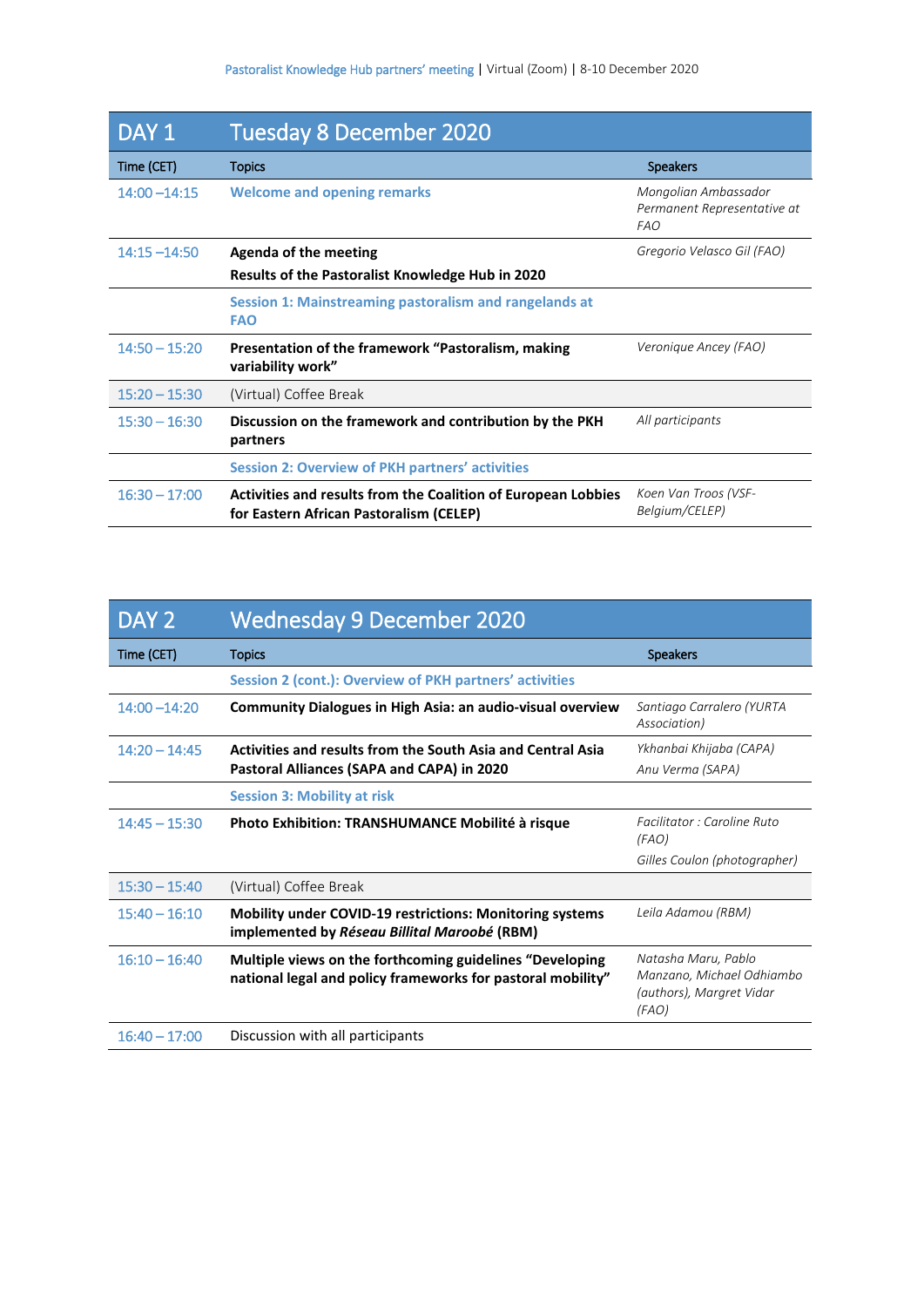| DAY <sub>3</sub> | Thursday 10 December 2020                                                       |                                                                                                          |
|------------------|---------------------------------------------------------------------------------|----------------------------------------------------------------------------------------------------------|
| Time (CET)       | <b>Topics</b>                                                                   | <b>Speakers</b>                                                                                          |
|                  | <b>Session 4: International Year of Rangelands and Pastoralists</b>             |                                                                                                          |
| $14:00 - 14:20$  | The candidature of Transhumance as UNESCO heritage                              | Pedro Herrera (Fundación<br>Entretantos), Francesca<br>Pasetti (ASviR Moligal),<br>Claude Soulas (CORAM) |
| $14:20 - 14:40$  | Counting pastoralists: setting up global databases to<br>contribute to the IYRP | Ilse Koehler-Rollefson<br>(researcher)                                                                   |
| $14:40 - 15:00$  | Discussion with all participants                                                |                                                                                                          |
| $15:00 - 15:10$  | (Virtual) Coffee Break                                                          |                                                                                                          |
| $15:10 - 15:40$  | International Year of Rangelands and Pastoralists (IYRP,<br>2026)               | Barbara Hutchinson (Society<br>of Rangeland Management),<br>Mongolian Embassy                            |
| 15:40-16:40      | Discussion on the ways forward for IYRP activities                              | All participants                                                                                         |
| $16:40 - 17:00$  | Closing remarks                                                                 | Badi Besbes (FAO)                                                                                        |

On **Friday 11 December, from 14:00 to 15:30 (CET)**, the participants will have the opportunity to watch in streaming the film **"***In questo mondo***" ("In this world")** on the Italian pastoralist women, kindly made available by the author **Anna Kauber**. The film, in Italian with English subtitles, will be preceded by a short presentation by the author.